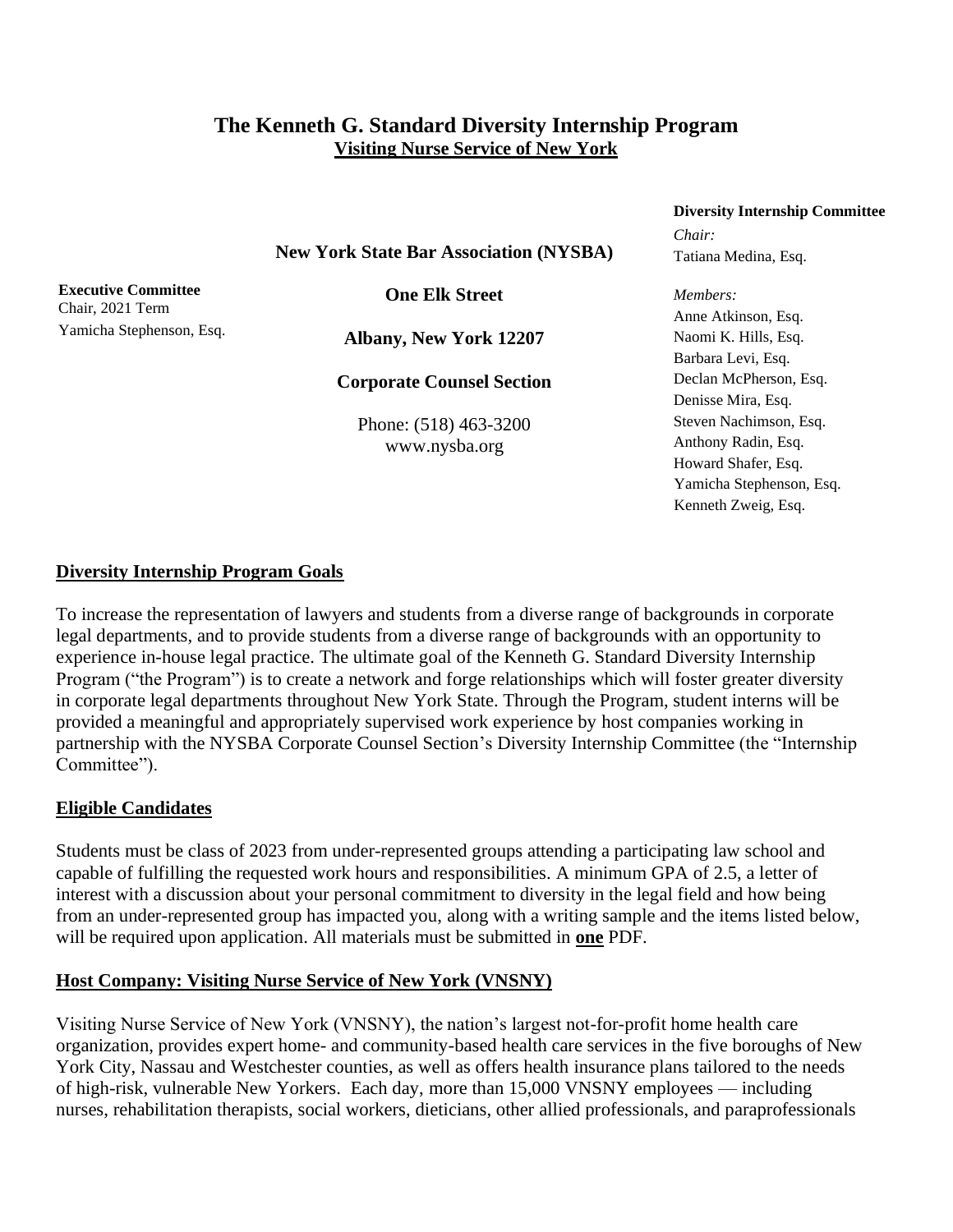— deliver compassionate care, unparalleled medical expertise, and 24/7 solutions and resources to more than 30,000 New Yorkers, helping them to live the best lives possible.

VNSNY's Legal Department is seeking a current law student with a strong interest in healthcare, policy matters and nonprofit organizations. The Legal Department Summer Intern ("Intern") will work closely with the department to provide legal research, and assist in drafting contracts, memoranda, and other legal documents, and otherwise assist Legal Department attorneys in a wide array of activities. The Intern must have demonstrated ability as a creative thinker with a proven ability to work independently and to simultaneously manage several tasks. Also, strong writing, oral communication, interpersonal and organizational skills are a must.

Location: Due to the ongoing pandemic, this may be a remote or hybrid internship.

### **Program's Scope**

The Program schedule is as follows:

| <b>Schedule</b>                     | <b>Dates and Deadlines</b> |
|-------------------------------------|----------------------------|
| <b>Student Application Deadline</b> | 3/7/2022                   |
| <b>Interviews</b>                   | March/April                |
| Intern Selection                    | April                      |
| Program Term start date             | Late May/early June 2022   |

### **Student Intern Responsibilities**

- Submit the following to the Internship Committee in one single PDF:
	- o Student Application Form (attached hereto);
	- o Letter of interest with a discussion about your personal commitment to diversity in the legal field and how being from an under-represented group has impacted you;
	- o Resume;
	- o Current, unofficial law school transcript; and
	- o Writing sample.
- To be eligible, students must have earned a minimum GPA of 2.5.
- Complete a ten-week internship (350-400 hours; approximately 35-40 hours per week) with an assigned host company.
- Attend any Program related meetings/receptions. Currently, one reception in July/August.
- Complete an evaluation of the Diversity Internship Program.